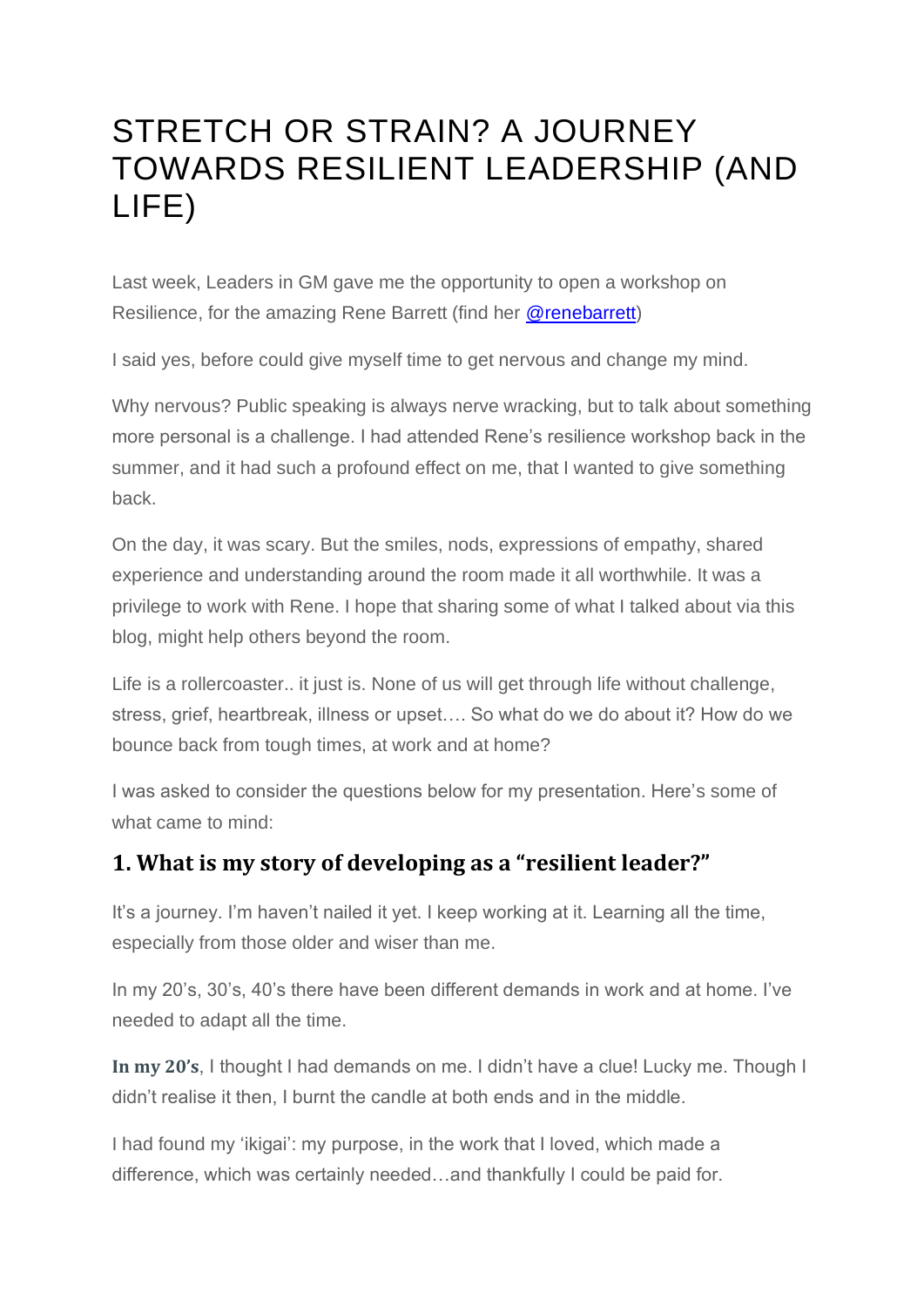I worked really hard, and played hard too. No problem.

**In my 30's**, I was on a different journey, with three under 5's. **I found TIRED**.

It was physically demanding. I had *years* of poor quality sleep. It was a struggle just to get everyone out of the door in the morning so I could even start work.

In an attempt to juggle and be everything to everyone, I worked as a freelance consultant for a while.

Looking back now, that didn't really suit me as much as I thought it did. It was a bit lonely and isolating. I lost confidence in my abilities, as I didn't give myself time and space to build relationships and connect with colleagues. I was either being mum, or was head down 'doing the work' with no space around the edges.

But it was perfect for the family, as I worked from home, with a flexible approach that could keep changing, as the girls got older. It enabled me to be at home, take them to childminders and pre-school and see them happily settled into school.

During this time I got a lot badly wrong in resilience terms. I was trying to do it all... look after babies and toddlers, work hard, run marathons, socialize, stay up late. There were times when I got really run down. I needed to learn to adapt!

**Into my 40's** – I started to learn. Getting the balance right more of the time, but not always. I had certainly realised how important sleep was, and started to make it a priority.

However, I stepped into more challenging leadership roles at work, as Chief Officer of a start up social enterprise, then Director of Derbyshire Sport. These roles took more out of me mentally and emotionally; I was learning all the time, and feeling a great sense of personal responsibility to my employees and colleagues, at the same time as having big responsibilities at home.

#### **I'm in my mid 40's now. Proper mid-life.**

I find that I haven't got the same *sort* of energy that I had in my 20's. I have a different kind of energy. I certainly have more stamina. Grit, you could call it. Greater Manchester Moving. This is the most exciting job. What a time to be working here, with the shared ambition and purpose. But it's place where **pace takes on a**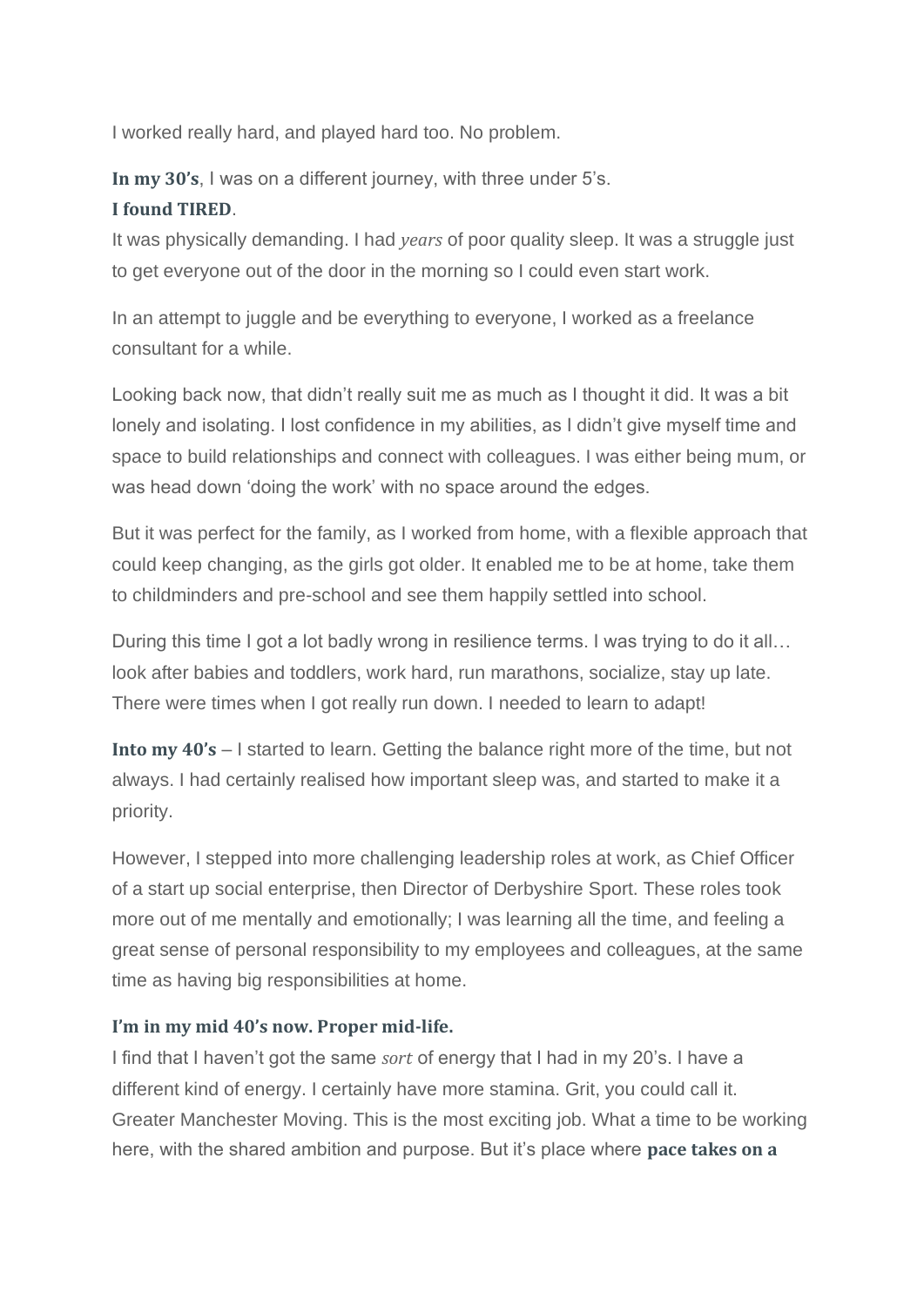**new meaning.** A leadership role here perhaps ought to come with a health warning. Take care. Of yourself and others. More on that [here.](https://hayleyleverblog.wordpress.com/2018/10/04/resilient-leaders-in-gm-expectations/)

Family life is less physically demanding, but with teenagers I find it more emotionally complex. And gone are the days of kids in bed by 7pm and a peaceful night ahead. Our evenings are full of homework, revision, music lessons and sports fixtures.

I try to make sure the girls can take up the amazing opportunities they have and get them to all the places they want to go. There is so much fun to be had. I find it hard to say no. **I'm working on it.** In the meantime, we have a complex network of lift sharers, I go for runs wherever we happen to be, or spend the waiting around time in cafes catching up on work. This flexible and creative use of time, energy and places means we all get to do what we want, and creates time for fun and adventure in the space between.

These days, if I don't manage to fit a run or swim into the day, I'm in desperate need of some headspace and endorphins by the evening.. but often the time and energy runs out.

So, **I've become a morning person**. It's the best way to ensure I get my fix, before the kids are even awake. If I leave 'me time' until last, it goes out of the window. In my 20's I would procrastinate about a run all day. Now, I seize the moment as soon as I can.

## **2. How have I maintained a level of resilience in my past and current roles? What works well, what hasn't?**

When I thought about this, I realised that I have developed some strategies that are about **how I work,** and some that are about **what I do outside of work,** to maintain my energy and strength.

## **How I work.**

When I moved to Greater Manchester it was a fresh start. **I decided to be me**. To bring who I am to this role, and be more honest and open than I had perhaps been before. I decided to care less about what people might think of me. Just to be me, work in ways that are true to my values , and do the best I could. It was liberating.

**I try to make time to build relationships**. To listen. Connecting with colleagues beyond 'the work' is really important to me. Understanding their worlds, sharing stories and learning from their experiences.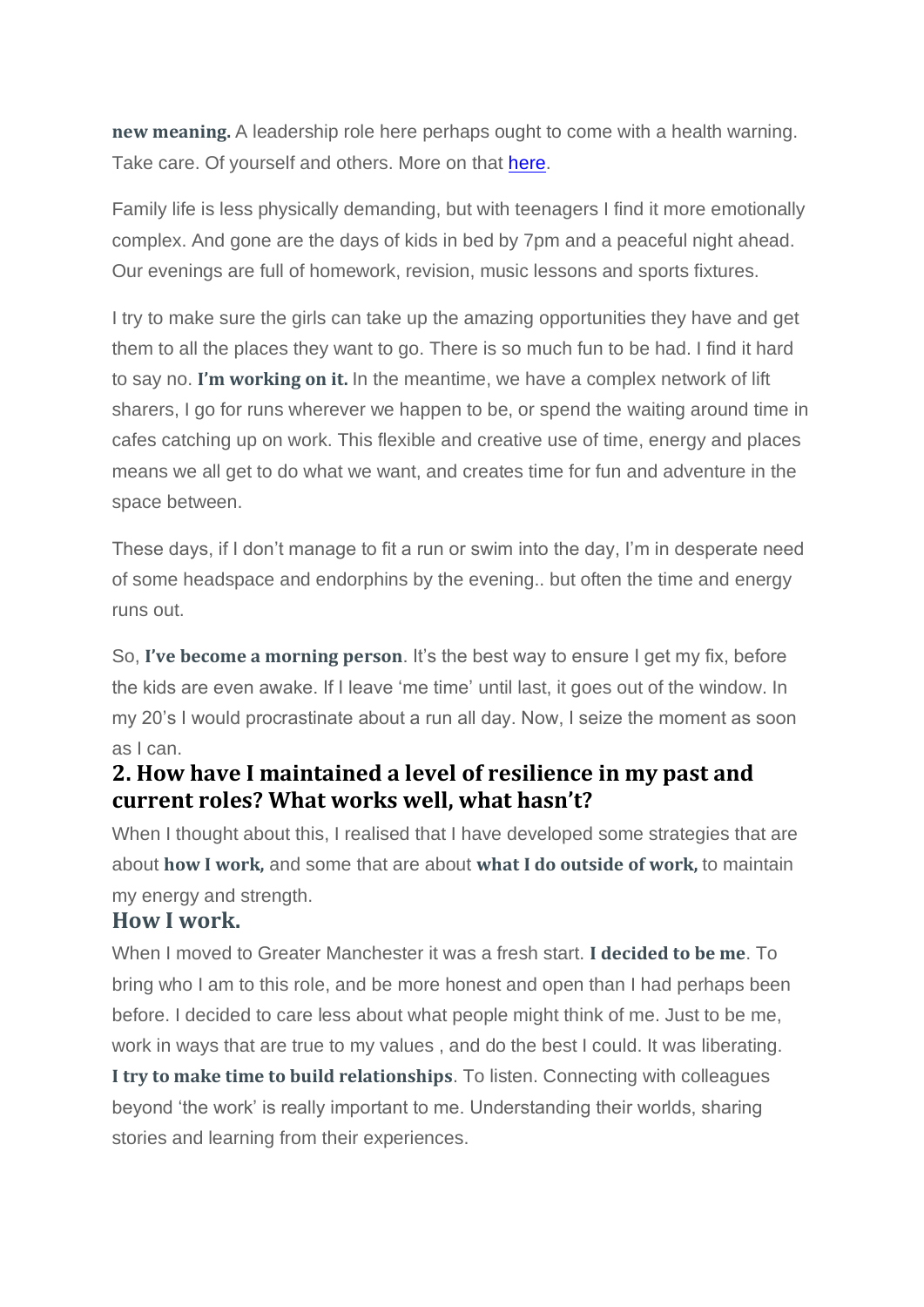**I ask for help.** Particularly from those who are more experienced, and wiser than me. I often ask people about the 'how' and the 'why' of what they are doing, not just 'what' they've been working on. I seek their top tips. In terms of 'self care', I especially want to learn from those in more demanding roles than me. I want to understand more about how people stay physically and mentally healthy under pressure.

I have asked colleagues to help me to keep the balance, by noticing when I'm getting carried away; especially if I'm sending emails at night or at the weekend… which has a knock on effect to them too.

**I read a lot** – learning, learning, learning. I don't have much time for courses and formal 'CPD'. I have learnt so much from people across the system, locally and elsewhere, that I follow on twitter. It's a great way to pick up articles and conversations from different professional backgrounds and perspectives. Great for understanding.

There are so many amazing things to read about leadership out there, but the person I return to again and again is Brene Brown. If you haven't read her work, you're missing out.

**Coaching and mentoring** is amazing for my personal and professional development. I've been working with a coach this year, who is helping me to identify my strengths and work on the things that will help me to grow. More on that in a blog yet to be written! And if you're looking for a coach, [@liz\\_mcque](https://twitter.com/liz_mcque?lang=en) is awesome.

**Meditation and Mindfulness** practices don't come naturally or easily to me, but are amazing. I keep the Bhuddify app on my phone, and listen to the short meditations as I walk between meetings, or on the train. They're a great way to calm the mind and develop clarity of thought when there are a million thoughts and plans rushing through. A breathing space. Even if it's just a couple of minutes, can totally change the way I approach the next meeting or conversation.

## **Outside (or in and around) work.**

Outside of work, I'm becoming more aware of the physical, mental and emotional demands that my job is placing on me, and trying to take better care with my energy.

**I need time outdoors**. Every day. Ideally running, walking, wild swimming, cycling to work, mountain biking. All of these give me time to think. Perspective. It's well known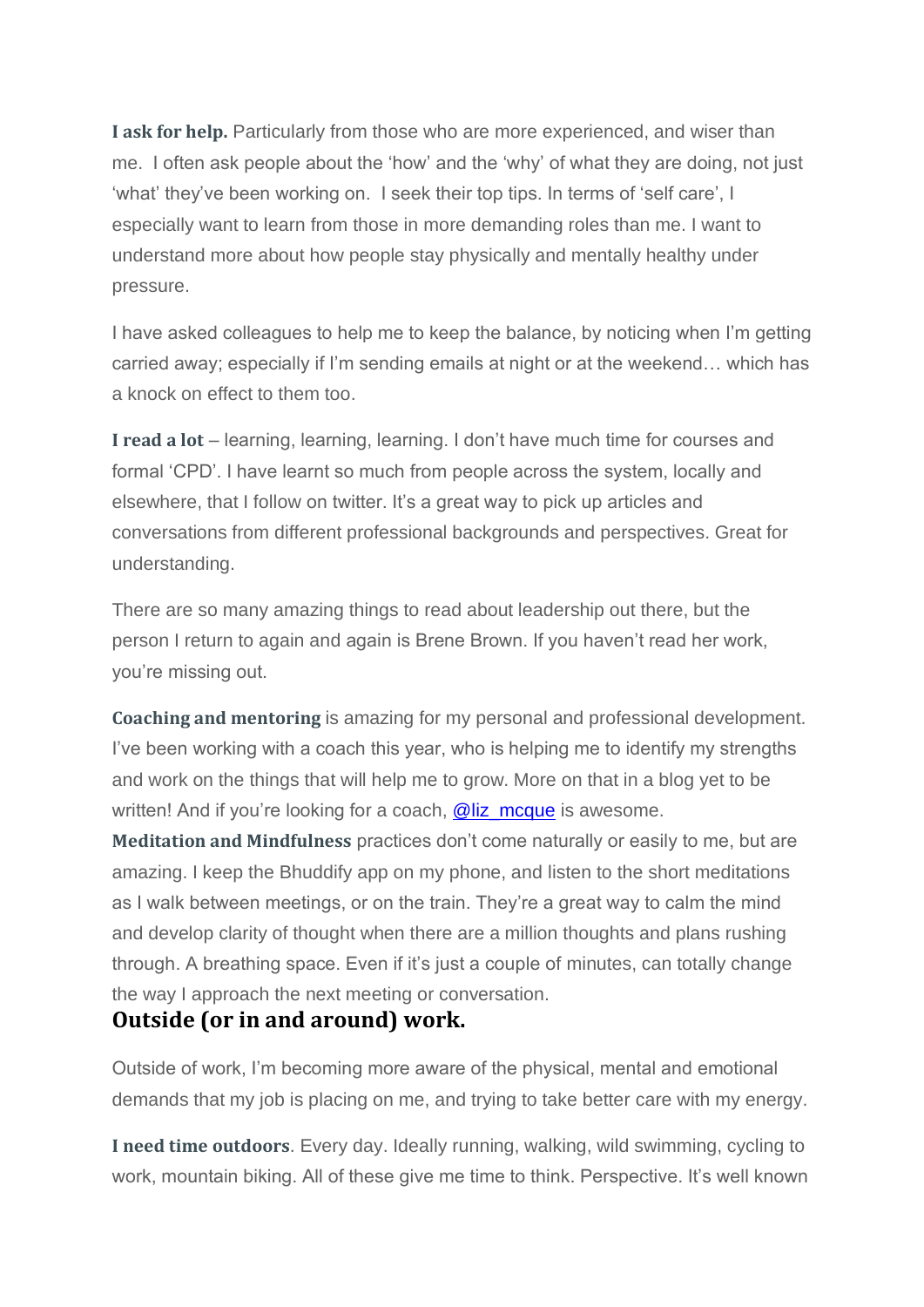that [immersion](https://hayleyleverblog.wordpress.com/2018/07/08/outside-i-can-breathe/) in nature is amazing for mental health as an earlier, crowd sourced blog illustrated.

**Cold water swimming** is the single best thing for lifting the mood. The evidence that it reduces anxiety and can help combat depression is just emerging. All I know is that **I feel like a different person** after a swim here.

Plenty of sleep and rest. Noticing when alcohol 'use' is becoming a crutch to help me relax, rather than a nice accompaniment to a night out with friends.

**Acupuncture and massage** with the amazing Lisa [Rutter.](https://www.facebook.com/lisaruttertherapies/) Beyond brilliant. I feel like a different person after her treatments.

**Listening to music**: it never fails to lift the spirits. Spotify is the best invention ever. Music for any mood, any time, anywhere. And I just went back to choir for the first time this year. I'd forgotten how amazing singing makes me feel (and it's in the pub).

**Playing a sport**… because it's different to going for a run. In sport, the focus is absolute. I don't have time to worry about what happened at work today or that argument about who didn't turn the lights off/lock the door, when I'm trying to score or stop a goal. It's more mindful. And a team sport is great for a laugh and a sense of togetherness, in winning or losing.

**Friday nights in the pub**. I am lucky to have a fantastic community pub, and a great bunch of friends to share it with. A glass of wine, a laugh and a chat, and the cares and strains of the week melt away.

**We have a 'place to go'** in sad times, happy times, stressful times. **Big Stone** is that place. 30 min walk from home, it is my spiritual home; to celebrate with others, to think alone, to be grateful, to get perspective, to cry, to mourn, to say thank you.

### **What hasn't worked?**

- I still find it hard to relax and watch TV. Self care 'success' is flopping in front of the TV and watching a film with the family, without falling asleep or having ideas and plans in my head!
- I don't think enough about food. It's the last thing I consider. Healthy eating and family meal times during the week are a dream for a parallel life where I have a livein cook!
- My work is one of my biggest passions. A purpose driven life is amazing, but I know I can be too driven. I love my work, so I struggle to stop.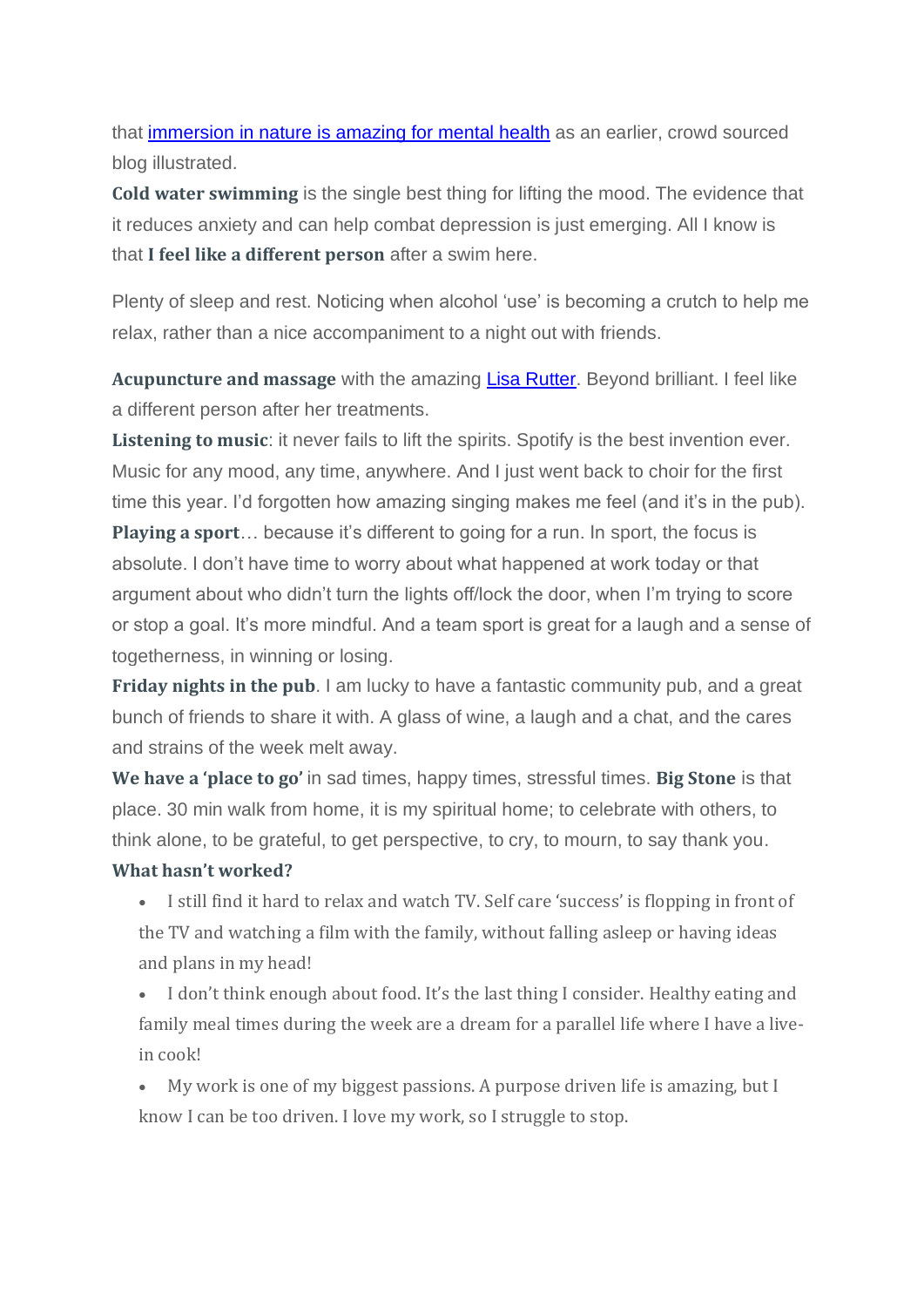- Liz McQue says that the best of us can be the worst of us. This is so true. Some of my strengths: juggling, connecting, helping, striving, planning, rescuing, taking responsibility… can become my biggest resilience enemy.
- **To be**, not always **to do**….. I haven't cracked this yet, by a long way.

## **3. What am I working on right now?**

All of the things above. Being more aware of them. Noticing how I feel, then doing something about it when energy is low or stress is high.

I have **stopped making 'rules' for myself** about time management (I always broke them, then felt crap about that too). Instead I am trying to be aware of my energy levels, then *go with the flow.* It's not always possible, but I am trying to do the things that suits the mood and the energy.

**I am trying to be more aware**. Am I *digging too deep*, when I could perhaps head home early, go in to work a bit later, take a proper lunch break in a demanding day. **I am trying to look around the corner**. Scanning ahead in my work calendar, and noticing when busy times are likely to produce feelings of strain, when the stretch could become too great. Then create space for a a quieter day or weekend, after a really busy spell, try to balance travelling, public speaking and high energy leadership commitments with some bits of quiet and **time to think, plan and reflect.**

Diary commitments and events don't always allow for this though. Occasionally I need to lead, present or deal with a challenge when I'm feeling low on energy, confidence or courage.

I have found that **an honest conversation with a trusted colleague** in these situations isn't an admission of 'weakness'. In fact it shows greater self awareness, trust and builds relationships.

*When my mother in law had died last year, I was leading a conference and trying to organise three children (with outfits and shoes) to fly Ireland for the funeral. It was a crazy few days, after a really sad few weeks. I was exhausted. I confided in my copresenters what was going on, and asked them to 'have my back'.*

*I'd never shared vulnerability at work like this before. Their response was amazing. I didn't crumble in the end, but knowing they were ready to step in, if I did, helped me through the day. I remember one of them bringing me a plate of food during the lunch break, checking in on me, as I was busy sorting things out for the afternoon. I was so grateful.*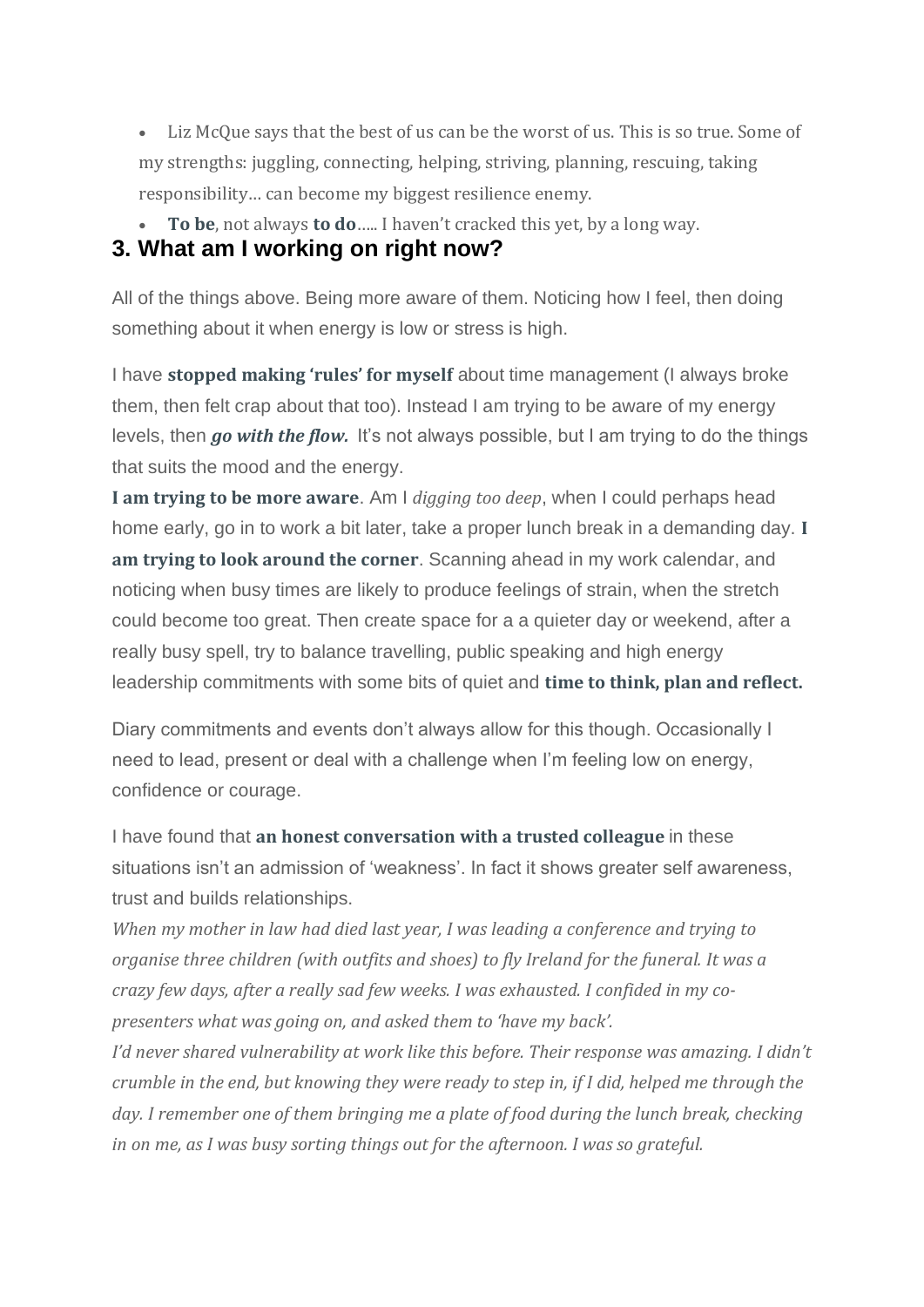The work we are doing in Greater Manchester is all a journey into the unknown. Fascinating, exciting, ground breaking, but with that occasionally comes anxiety provoking, uncertain and complex. This is where trusted colleagues come into their own again. Safe spaces to work through fears and falls, as Brene Brown says, are vital.

#### **Gratitude.**

I am **noticing the small things every day**. I loved Rene's suggestion of spending 5 minutes a day on a gratitude diary.

In what might have seemed like a tough day, I can usually identify all of the things in the star here. No matter how small they might be.

The sunrise, the funny conversation on the train, the amazing people I work with, who inspire me and I'm in awe of. The gratitude and love I have for my family, and the serenity of an early morning swim.

#### **I am changing my definition of success.**

For a long time the identity I have prided myself on, has been 'hard working and committed'. Someone who digs deep and is tough. But my friends, family, and colleagues whose views I respect, have told me I work too hard. They worry about me sometimes. That's not good.

#### **Be the change you want to see…**

I want to be a healthy, active, calm, balanced mum and leader… and to lead in ways that show how it can be; especially for other women and parents in leadership roles… and for my daughters as they start to think about what it is to be a working woman.

Family first.

Work second.

Fun and adventure in both.

Like I said at the beginning. I haven't nailed it yet.

It's a journey**.**

#### **Life isn't about waiting for the storm to pass,**